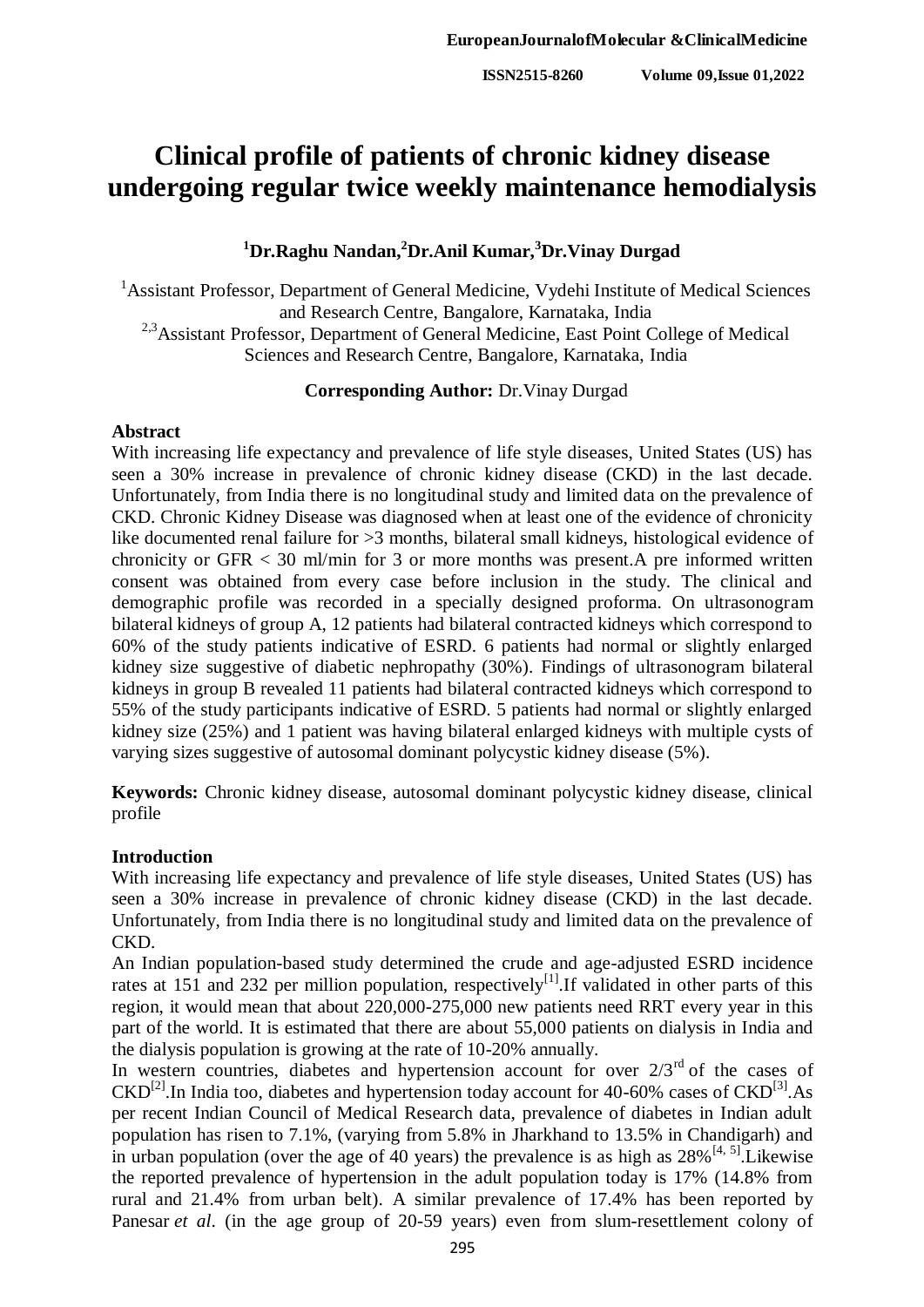#### **ISSN2515-8260 Volume 09,Issue 01,2022**

Delhi<sup>[6, 7]</sup>. With rising prevalence of these diseases in India, prevalence of CKD is expected to rise and obviously this is the key target population to address.

A study from a rural belt of Karnataka showed that the study population had a mean age of  $39.88 \pm 15.87$  years with 3.82% prevalence of diabetes and 33.62% of hypertension. and 6.3% prevalence of CKD stage 3. Modi and Jha $^{[8]}$  reported an age-adjusted incidence of endstage kidney disease (ESKD) as 229/million population. This is more than double of what has been believed (100/million) over a long time. Agarwal *et al.*<sup>[9]</sup>studied south Delhi urban population and reported stage 3 prevalence of 0.785%. Singh *et al.*<sup>[10]</sup> studied urban and semi urban population of Delhi. They had 31.2% hypertensives and 7.3% diabetics in the screened population. 4.2% population was found to be suffering from stage 3 CKD.

In a recently published (2013) Screening and Early Evaluation of Kidney Disease [SEEK] study<sup>[11]</sup> the mean age of the population was  $45.22 \pm 15.2$  years. They found the prevalence of CKD as 17.2% with stage 1, 2, 3, 4, 5 as 7%, 4.3%, 4.3%, 0.8% and 0.8% respectively. 43.1% of their cohort had hypertension and 18.8% had diabetes.

## **Methodology**

A prospective study was done on forty adult patients of chronic kidney disease undergoing regular twice weekly maintenance hemodialysis for four hours per session as outpatient or as inpatient in Nephrology Department.

Chronic Kidney Disease was diagnosed when at least one of the evidence of chronicity like documented renal failure for >3 months, bilateral small kidneys, histological evidence of chronicity or GFR < 30 ml/min for 3 or more months was present.

A pre informed written consent was obtained from every case before inclusion in the study. The clinical and demographic profile was recorded in a specially designed proforma. The basic biochemical investigations of each case was recorded at 0, 1, 2 and 3 months.

103 Patients of CKD who were undergoing regular maintenance hemodialysis in nephrology department in this institute were screened. All these patients were receiving injection Recombinant Human Erythropoietin (rHuEPO) 4000 I.U. subcutaneously twice weekly and injectable iron in a dose of 100 mg/week following dialysis session. The patients were observed for one month and rise in hemoglobin values were seen for each patient. Out of these 103 patients, 61 were found to have inadequate rise in Hb  $\ll 1$  g/dl rise in Hb in one month). The dose of erythropoietin was increased to 6000 I.U. S/C twice weekly and response was seen after one month. 8 patients showed good response to increased dosage of erythropoietin and were excluded from the study. One patient developed lower G.I. bleeding due to haemorrhoids and was also excluded. So, final group of 52 patients were labelled as erythropoietin resistant. These 52 patients were randomly divided into two groups A and B. Group A included 26 patients and Group B included 26 patients. Group A was givenpegylatederythropoietin(0.6 mcg/kg bodyweight, s/c) onceintwoweeksandi.viron 100 mg/week, afterthehemodialysissession, for 3 months. Group B wasgivendarbepoetinalfa(0.45 mcg/kg body weight, s/c) onceweeklyandi.viron100 mg/weekafterthehemodialysissessionfor3months.

Out of these 52 patients, 12 patients couldn't complete the study. 5 patients (2 in group A and 3 in group B) left the study in between due to some unknown causes and 7 patients (4 in group A and 3 in group B) expired during the study. So finally 40 patients (20 in each group)

completed the study.

## **Results**

The study included 20 patients with age range of 23-70 years in group A and 32-80 years in group B. The mean age, weight, height and BMI in group A were  $46.4\pm14.65$  years,  $57.05\pm$ 9.84 kg  $162.95\pm8.99$  cm and  $21.46\pm2.32$  kg/m<sup>2</sup>, respectively. In group B mean age, weight, height and BMI were  $46.3\pm14.98$  years,  $60.05\pm6.76$  kg,  $166.6\pm7.34$  cm and  $21.62\pm1.93$  $kg/m<sup>2</sup>$ , respectively. The parameters were comparable in the two groups and the difference was not statistically significant ( $p > 0.05$ ).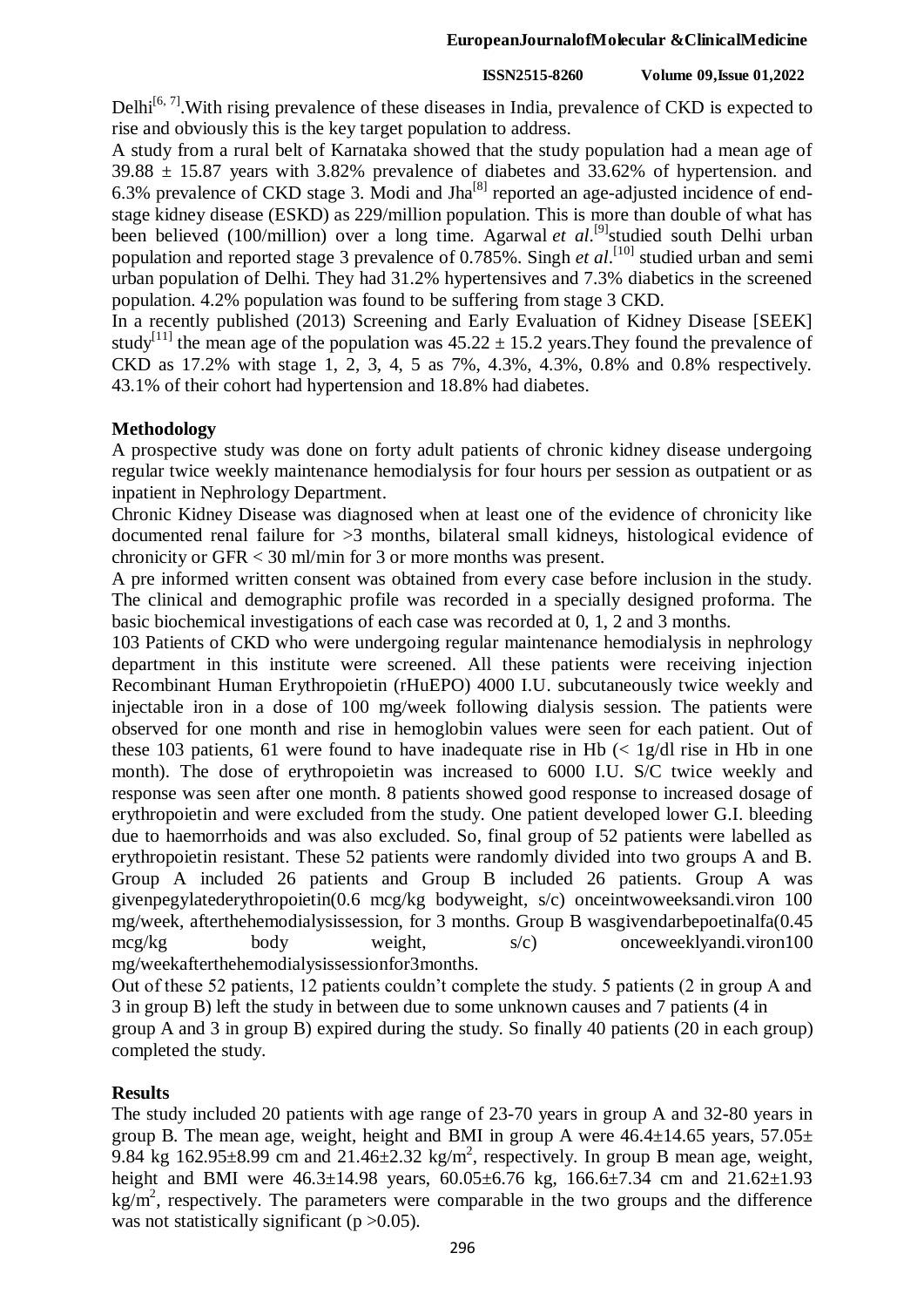| Sr. No. | <b>Parameters</b>          | <b>Group A</b>    | <b>Group B</b>   | P value |
|---------|----------------------------|-------------------|------------------|---------|
|         | Age (in years)             | $46.4 \pm 14.65$  | $46.3 \pm 14.98$ | 0.333   |
|         | Weight (in kg)             | $57.05 \pm 9.84$  | $60.05 \pm 6.76$ | 0.817   |
| 3       | Height (in cm)             | $162.95 \pm 8.99$ | $166.6\pm 7.34$  | 0.368   |
| 4       | Body Mass Index $(kg/m^2)$ | $21.46 \pm 2.32$  | $21.62 \pm 1.93$ | 0.274   |

**Table 1:** Baseline profile of patients

The gender analysis revealed males predominating in both the groups i.e. 12 (60%) in group A and 14 (70%) in group B. Females were 8 (40%) in group A and 6 (30%) in group B.

**Table 2:** Gender of patients

| <b>Sex</b> |        | Group A       |               | <b>Group B</b> |
|------------|--------|---------------|---------------|----------------|
|            | Number | % of patients | <b>Number</b> | % of patients  |
| Male       |        | 60%           |               | 70%            |
| Female     |        | 10%           |               | 30%            |

| Female                                       |                       | 40% | h              |    | 30%                                         |  |  |
|----------------------------------------------|-----------------------|-----|----------------|----|---------------------------------------------|--|--|
| <b>Table 3:</b> Baseline clinical parameters |                       |     |                |    |                                             |  |  |
| <b>Clinical parameters</b>                   |                       |     | <b>Group A</b> |    | <b>Group B</b>                              |  |  |
|                                              |                       |     |                |    | Number \% of patients Number \% of patients |  |  |
|                                              | Pallor                | 20  | 100%           | 20 | 100%                                        |  |  |
|                                              | <b>Breathlessness</b> | 16  | 80%            |    | 75%                                         |  |  |

Pedal Edema 14 70% 13 65%

| Nausea and vomiting | 45% | 65% |
|---------------------|-----|-----|
| <b>Seizures</b>     | 20% | 25% |
| Cyanosis            | 5%  | 15% |

Clinical parameters at baseline revealed 14 patients had pedal edema and 8 patients had raised jugular venous pressure in group A, whereas in group B, 13 patients had pedal edema and 7 patients had raised jugular venous pressure. All patients in both groups were having pallor, but none of the them had clubbing. In group A, 16 patients were having breathlessness and in group B, 15 patients were having breathlessness.

In the group A patients, electrocardiographic findings of left ventricular hypertrophy and strain pattern were seen in 12 patients suggestive of hypertension out of which 4 patients had Q wave and ST-T wave changes/bundle branch block suggestive of ischaemic heart disease. 3 patients had tall tented 'T' waves suggestive of hyperkalemia. In the group B participants, electrocardiographic findings of left ventricular hypertrophy and strain pattern were seen in 12 patients out of which 3 patients had Q wave and ST-T wave changes/bundle branch block. 4 patients had tall tented 'T' waves. 5 patients ingroup A and6 patientsin groupBhad normal electrocardiogram and 4 patients in each group had prolonged  $OT_c$  interval suggestive of low calcium levels.

|     |                                                  | <b>Group A</b> |        | <b>Group B</b>                            |        |
|-----|--------------------------------------------------|----------------|--------|-------------------------------------------|--------|
| Sr. | <b>ECG</b> Parameters                            | No. of         | $%$ of | No. of                                    | $%$ of |
| No. |                                                  |                |        | patients   patients   patients   patients |        |
| 1.  | Left ventricular hypertrophy or 'strain' pattern | 12             | 60%    | 12                                        | 60%    |
| 2.  | Tall tented 'T' waves                            |                | 15%    |                                           | 20%    |
| 3.  | $QT_c$ Prolongation                              |                | 20%    |                                           | 20%    |
| 4.  | Q wave and ST-T wave changes orbundle branch     |                | 20%    |                                           | 15%    |

**Table 4:** Electrocardiographic findings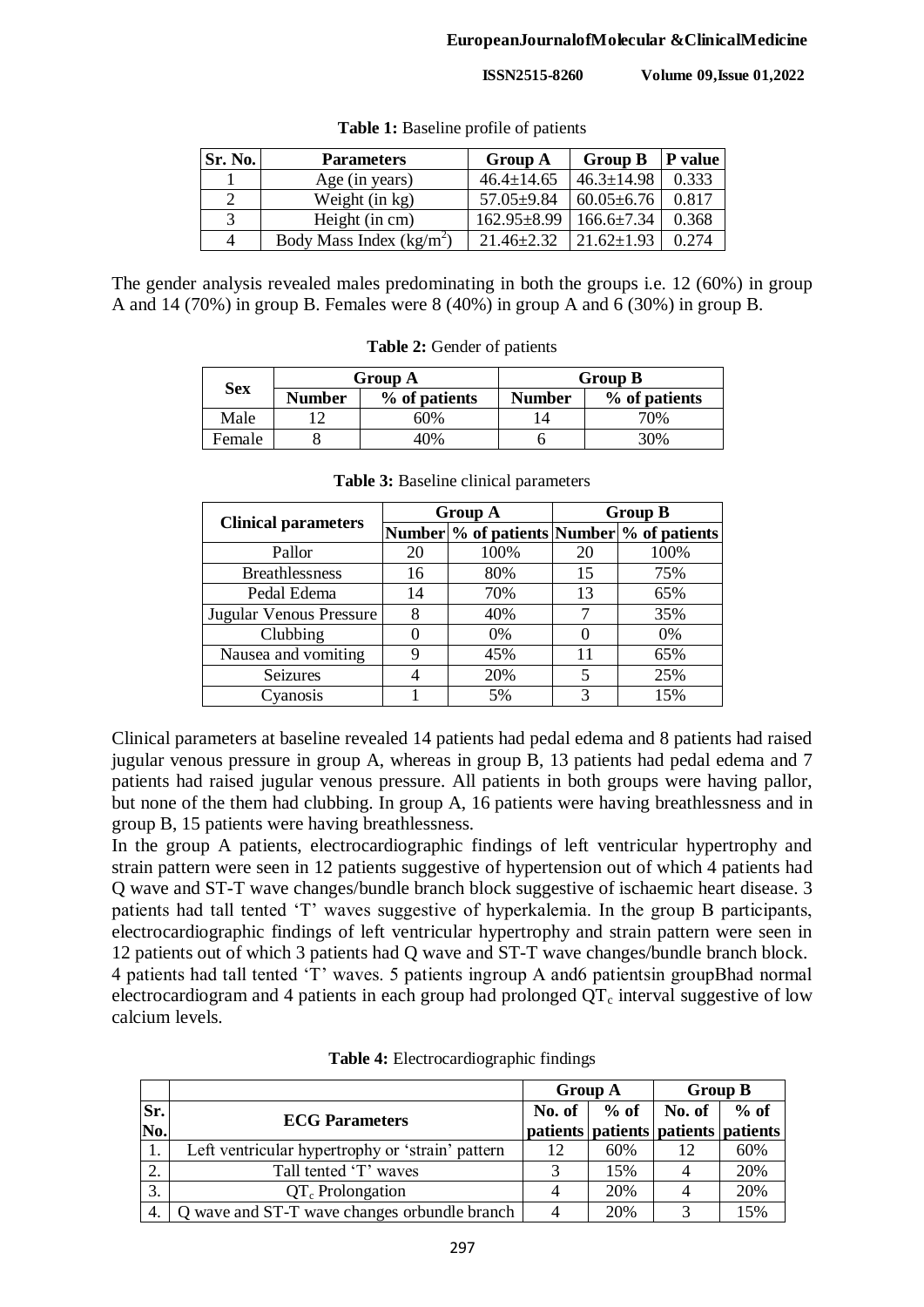#### **EuropeanJournalofMolecular &ClinicalMedicine**

**ISSN2515-8260 Volume 09,Issue 01,2022**

|         | block suggestive of ischemia |     |     |
|---------|------------------------------|-----|-----|
| -<br>J. | Normal Graph                 | 25% | 30% |

Chest X-ray findings in group A revealed cardiomegaly in 11 patients (55%), nonhomogenous opacity in left upper zone in 2 patients suggestive of old healed koch's lesion (10%) andnormal chest skiagrams in 5 patients (25%). Chest X-ray findings in group B revealed cardiomegaly in 12 patients (60%), non-homogenous opacity in left upper zone in 4 patients (20%) andnormal chest skiagrams in 6 patients (30%). Pleural effusion in 4 patients (20%) and pulmonary edema in 3 patients (15%) was present in each group.

| Sr. |                                      | <b>Group A</b> |          | <b>Group B</b>    |        |
|-----|--------------------------------------|----------------|----------|-------------------|--------|
| No. | <b>Parameters</b>                    | No. of         | $%$ of   | No. of            | $%$ of |
|     |                                      | patients       | patients | patients patients |        |
| 1.  | Cardiomegaly                         |                | 55%      | 12                | 60%    |
| 2.  | <b>Pleural Effusion</b>              |                | 20%      |                   | 20%    |
| 3.  | Pulmonary Edema                      | 3              | 15%      | 3                 | 15%    |
| 4.  | Non homogenous opacity in upper zone |                | 10%      |                   | 5%     |
| 5.  | Normal chest X-Ray                   |                | 25%      |                   | 30%    |

**Table 5:** Chest X-Ray findings

On ultrasonogram bilateral kidneys of group A, 12 patients had bilateral contracted kidneys which correspond to 60% of the study patients indicative of ESRD. 6 patients had normal or slightly enlarged kidney size suggestive of diabetic nephropathy (30%). Findings of ultrasonogram bilateral kidneys in group B revealed 11 patients had bilateral contracted kidneys which correspond to 55% of the study participants indicative of ESRD. 5 patients had normal or slightly enlarged kidney size (25%) and 1 patient was having bilateral enlarged kidneys with multiple cysts of varying sizes suggestive of autosomal dominant polycystic kidney disease (5%). 3 patients in group A (15%)and4patientsingroupB (20%) had renal calculi with or without hydronephrotic changes suggestive of obstructive uropathy. All the patients were having bilateral grade-II or grade-III increase in echogenicity suggestive of chronic renal parenchymal disease.

**Table 6:** Ultrasonographic findings of bilateral kidneys

|                     |                                               | <b>Group A</b> |          | <b>Group B</b> |          |
|---------------------|-----------------------------------------------|----------------|----------|----------------|----------|
| Sr.                 |                                               | No. of         | $%$ of   | No. of         | $%$ of   |
| No.                 | <b>Bilateral kidney size</b>                  | patients       | patients | patients       | patients |
| ı.                  | Bilateral contracted kidneys                  |                | 60%      |                | 55%      |
| $\mathcal{D}$<br>۷. | Bilateral normal or slightly enlarged kidneys |                | 30%      |                | 25%      |
| 3.                  | Renal Calculi with or without hydronephrosis  | 2              | 15%      |                | 20%      |
| 4.                  | Polycystic kidneys                            |                | 0%       |                | 5%       |

|            |                                              |          | <b>Group A</b>                   | <b>Group B</b> |                                  |  |
|------------|----------------------------------------------|----------|----------------------------------|----------------|----------------------------------|--|
| Sr.<br>No. | <b>Cause of Chronic Kidney Disease</b>       | patients | No. of $\%$ of total<br>patients | patients       | No. of $\%$ of total<br>patients |  |
| 1.         | Hypertensive nephropathy                     |          | 35%                              |                | 35%                              |  |
| 2.         | Diabetic nephropathy                         | h        | 30%                              |                | 25%                              |  |
| 3.         | Chronic glomerulonephritis                   |          | 15%                              | 3              | 15%                              |  |
| 4.         | Chronic pyelonephritis                       |          | 5%                               |                | 5%                               |  |
| 5.         | Autosomal dominant polycystic kidney disease |          | $0\%$                            |                | 5%                               |  |
| 6.         | Obstructive uropathy                         |          | 15%                              | 3              | 15%                              |  |

The etiology of CKDshowed hypertension to be the most common cause of CKD (7 patients in group A and 7 in group B) followed by diabetic nephropathy (6 and 5 patients in each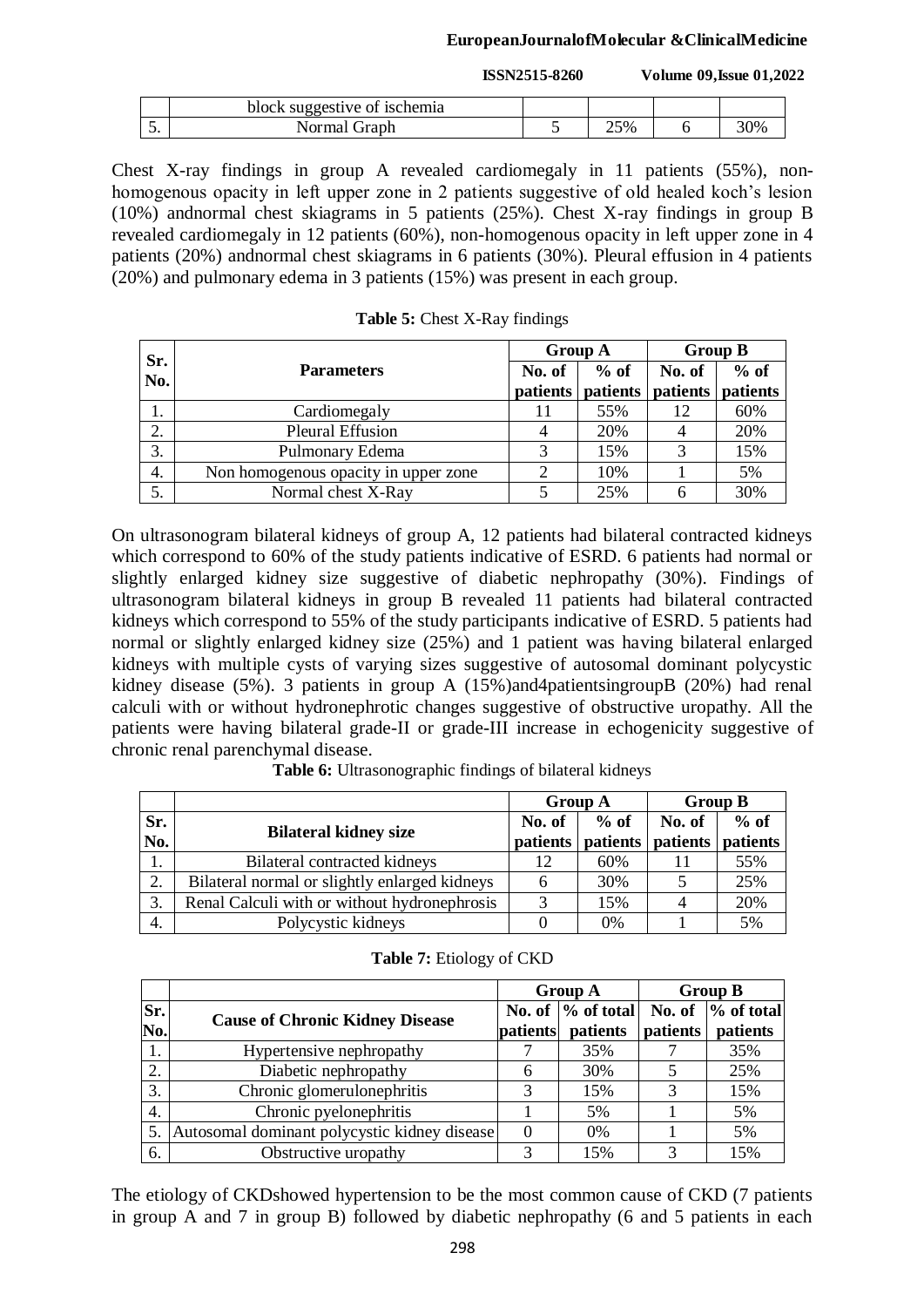#### **EuropeanJournalofMolecular &ClinicalMedicine**

#### **ISSN2515-8260 Volume 09,Issue 01,2022**

group respectively), chronic glomerulonephritis (3 in group A and 3 in group B) and chronic pyelonephritis (1 in group A and 1 in group B). 3 patient in each group had obstructive uropathy. Autosomal dominant polycystic kidney disease was present in 1 patient of group B.

## **Discussion**

CRP is considered the prototypical acute-phase reactant in man. CRP was discovered by Tillet and Francis, named for its capacity to precipitate the somatic C-polysaccharide of Streptococcus pneumoniae andwas the first acute-phase protein to be described and is an exquisitely sensitive systemic marker of inflammation and tissue damage.

CRP belongs to the pentraxin family of calcium dependent ligand-binding plasma proteins, the other member of which in humans is serum amyloid P component (SAP). CRP gene is located on chromosome 1q21-q23. Plasma CRP is produced by hepatocytes although other sites of local CRP synthesis have been suggested. CRP rises above normal within 6 hours and peaks at 48 hours. The plasma half-life of CRP is about 19 hours and is constant under all conditions of health and disease, so that the sole determinant of circulating CRP concentration is the synthesis rate, which thus directly reflects the intensity of the pathological process stimulating CRP production. There are two different tests of CRP. The standard test measures a much wider range of CRP levels but it is less sensitive in lower ranges. The highly sensitive CRP (Hs-CRP) test can more accurately detect lower concentration of protein (it is more sensitive) which makes it more useful than CRP test in predicting a healthy person's risk for cardiovascular diseases. In most disease, the circulating value of CRP reflects ongoing inflammation and/or tissue damage much more accurately than other laboratory parameters of the acute phase response. The CRP concentration is thus a very useful nonspecific biochemical marker of inflammation, measurement of which contributes importantly to screening for organic disease, monitoring of the response to treatment of inflammation and infection and detection of intercurrent infection<sup>[12]</sup>.

Elevated CRP levels have been described in a significant proportion of end-stage-renal disease patients on hemodialysis or peritoneal dialysis. About one-third of patients with chronic renal failure have serum CRP concentration  $> 10$  mg/l. In healthy men, high CRP level has been identified as a risk factor for cardiovascular disease. As occurs in the general population, prospective studies point to a correlation between CRP plasma levels and overall cardio-vascular mortality also in end-stage-renal disease patients<sup>[13]</sup>.

Tumor necrosis factor (TNF- $\alpha$ ) is an adipokines involved in systemic inflammation and is a member of a group of cytokines that stimulate the acute phase reaction. It is produced chiefly by activated macrophages, although it can be produced by many other cell types such as CD4+ lymphocytes, NK cells and neurons.The primary role of TNF is in the regulation of immune cells. TNF, being an endogenous pyrogen, is able to induce fever, apoptotic cell death, cachexia, inflammation and inhibits tumorigenesisand viral replication and respond

to sepsis via IL1 & IL6 producing cells.A local increase in concentration of TNF causes the cardinal signs of inflammation to occur: heat, swelling, redness, pain and loss of function. Whereas high concentrations of TNF induce shock-like symptoms, the prolonged exposure to low concentrations of TNF can result in cachexia, a wasting syndrome. The pathological activities of TNF-α have attracted much attention.High levels of TNF-α correlate with increased risk of mortality.TNF-αparticipates in both inflammatory disorders of inflammatory and non-inflammatory origin<sup>[14]</sup>.

## **Conclusion**

The etiology of CKDshowed hypertension to be the most common cause of CKD (7 patients in group A and 7 in group B) followed by diabetic nephropathy (6 and 5 patients in each group respectively), chronic glomerulonephritis (3 in group A and 3 in group B) and chronic pyelonephritis (1 in group A and 1 in group B).